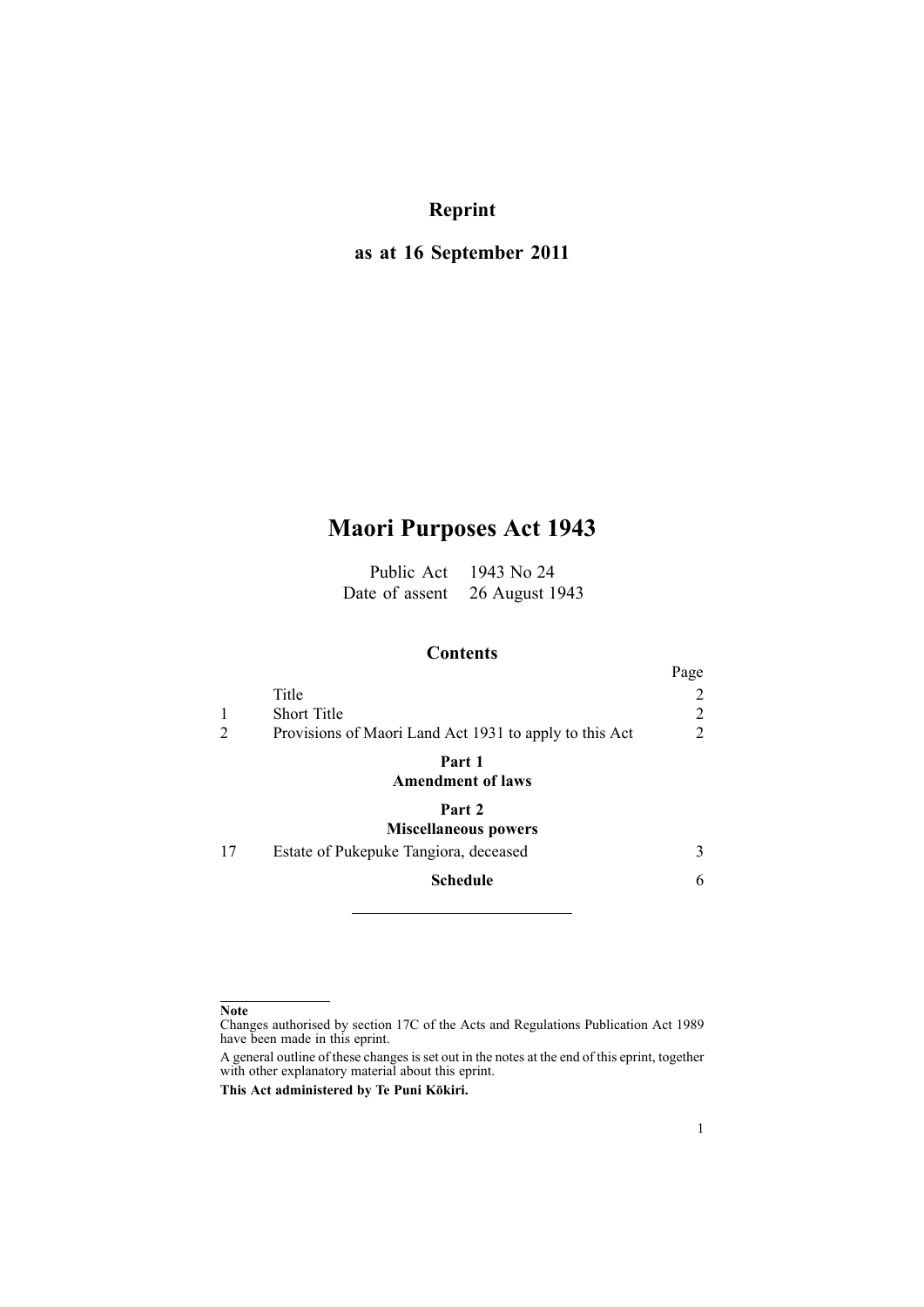|                         | Reprinted as at   |
|-------------------------|-------------------|
| Maori Purposes Act 1943 | 16 September 2011 |

<span id="page-1-0"></span>**An Act to amend the laws relating to Maoris and Maori land, to adjust certain claims and disputes in relation to Maori land, to confer jurisdiction upon the Maori Land Court, and for other purposes**

**1 Short Title**

This Act may be cited as the Maori Purposes Act 1943.

## **2 Provisions of Maori Land Act 1931 to apply to this Act**

Words and expressions used in this Act shall, unless the contrary intention appears, have the same meaning as in the Maori Land Act 1931 (hereinafter referred to as the principal Act), and the provisions of the principal Act, so far as applicable, shall extend and apply to the cases provided for by this Act in as full and ample a manner as if this Act had been incorporated with and formed par<sup>t</sup> of the principal Act.

**Part 1 Amendment of laws**

| 3 | Sections 3 to 9 were repealed by section 473(1) of the Maori Affairs Act 1953.   |
|---|----------------------------------------------------------------------------------|
| 4 | Sections 3 to 9 were repealed by section 473(1) of the Maori Affairs Act 1953.   |
| 5 | Sections 3 to 9 were repealed by section 473(1) of the Maori Affairs Act 1953.   |
| 6 | Sections 3 to 9 were repealed by section 473(1) of the Maori Affairs Act 1953.   |
|   | Sections 3 to 9 were repealed by section $473(1)$ of the Maori Affairs Act 1953. |
| 8 | Sections 3 to 9 were repealed by section 473(1) of the Maori Affairs Act 1953.   |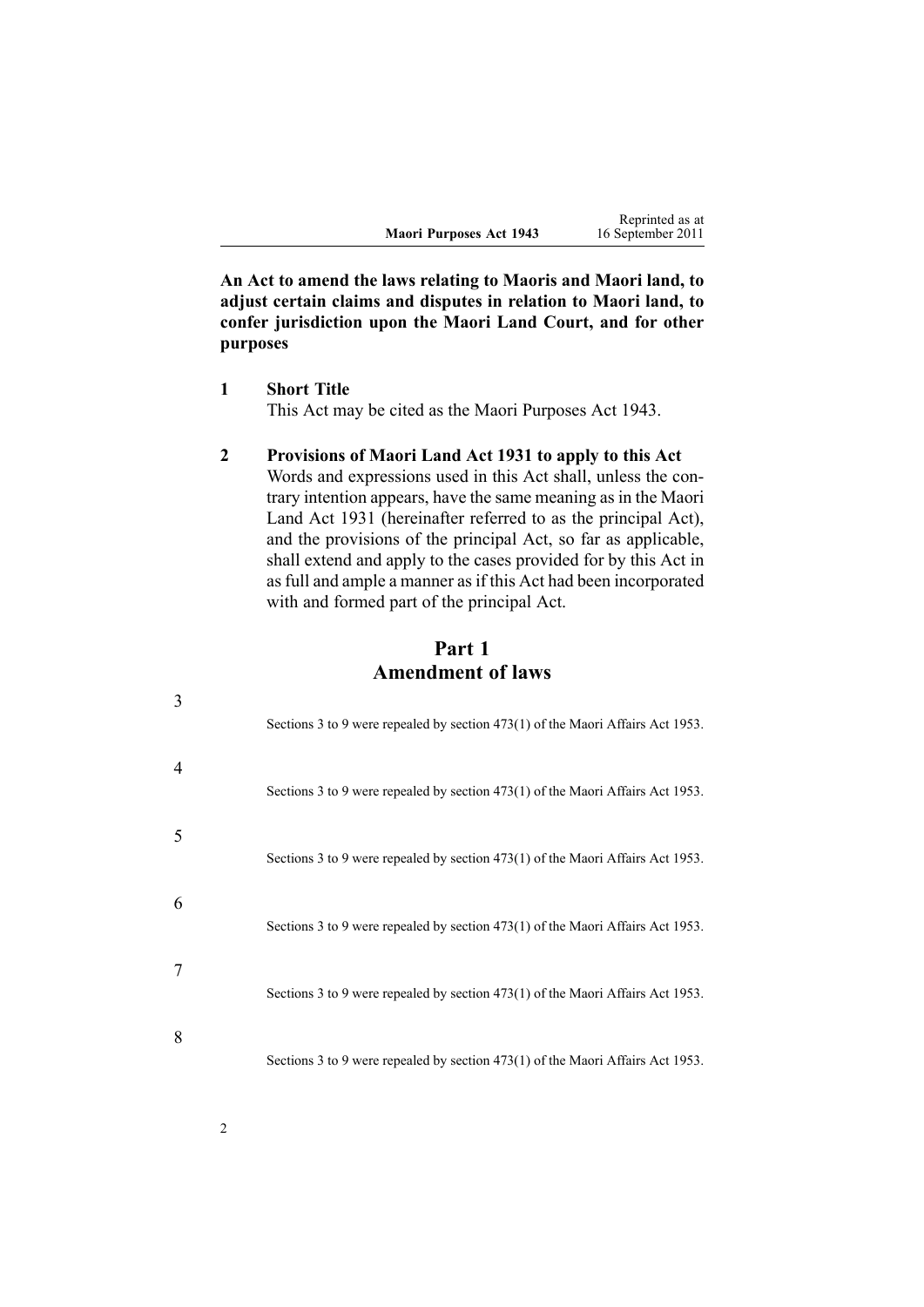<span id="page-2-0"></span>

|                             | Reprinted as at<br>16 September 2011 | <b>Maori Purposes Act 1943</b>                                                  | Part 2 s 17 |
|-----------------------------|--------------------------------------|---------------------------------------------------------------------------------|-------------|
|                             |                                      |                                                                                 |             |
|                             |                                      | Sections 3 to 9 were repealed by section 473(1) of the Maori Affairs Act 1953.  |             |
|                             |                                      |                                                                                 |             |
|                             | ment Act 1968.                       | Section 10 was repealed by section $7(3)(a)$ of the Land and Income Tax Amend-  |             |
|                             |                                      | Part 2                                                                          |             |
| <b>Miscellaneous powers</b> |                                      |                                                                                 |             |
|                             |                                      | Sections 11 to 13 were repealed by section 6(1) of the Maori Purposes Act 1956. |             |
|                             |                                      |                                                                                 |             |
|                             |                                      | Sections 11 to 13 were repealed by section 6(1) of the Maori Purposes Act 1956. |             |
|                             |                                      | Sections 11 to 13 were repealed by section 6(1) of the Maori Purposes Act 1956. |             |
|                             |                                      |                                                                                 |             |
|                             |                                      | Section 14 was repealed by section 93(1) of the Maori Reserved Land Act 1955.   |             |
|                             |                                      |                                                                                 |             |
|                             | 1956.                                | Sections 15 and 16 were repealed by section $6(1)$ of the Maori Purposes Act    |             |
|                             |                                      |                                                                                 |             |
|                             | 1956.                                | Sections 15 and 16 were repealed by section $6(1)$ of the Maori Purposes Act    |             |
| 17                          |                                      | <b>Estate of Pukepuke Tangiora, deceased</b>                                    |             |

To give effect to the recommendation of the Maori Affairs Committee of the House of Representatives upon Petition numbered 52 of 1942, of Tahatera Mohi Tomlins and others, concerning the estate of Pukepuke Tangiora, of Pakipaki, deceased, probate of whose will (hereinafter in this section referred to as **the will**) was granted by the Maori Land Court on the 8th day of December 1936: Be it enacted as follows: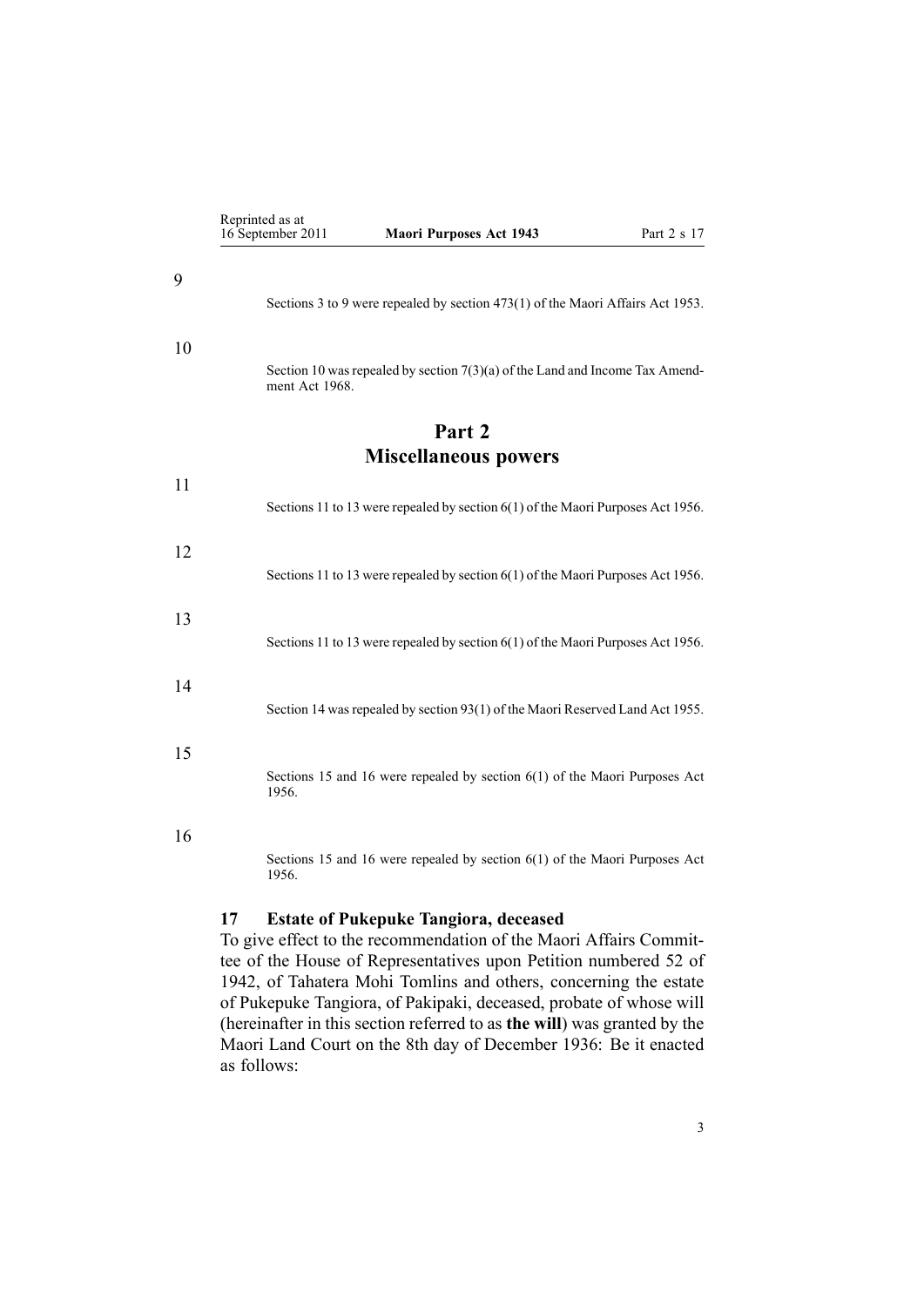- (1) In this section, **trustees** means the trustees of the estate of Pukepuke Tangiora referred to in the Māori [Purposes](http://www.legislation.govt.nz/pdflink.aspx?id=DLM3335254) Act [2011](http://www.legislation.govt.nz/pdflink.aspx?id=DLM3335254).
- (2) *[Repealed]*
- (3) *[Repealed]*
- (4) *[Repealed]*
- (5) *[Repealed]*
- (6) *[Repealed]*
- (7) For the purpose of providing <sup>a</sup> residential building site for any beneficiary under the will, the Court may from time to time, on the application of the trustees or of <sup>a</sup> beneficiary, order that any par<sup>t</sup> of the land comprised in the trust estate, including the lands known as Kakiraawa 2B1 and Kakiraawa 2B 2F, and not for the time being subject to any lease, licence, mortgage, or charge, shall be transferred to such beneficiary upon or subject to such terms and conditions as the Court thinks equitable, and upon any land being so transferred it shall be deemed to be freed and discharged from the trust:

Provided that no land comprised in the trust estate shall be so transferred to any beneficiary under the will, not being <sup>a</sup> child of Te Akonga Mohi or <sup>a</sup> person presumptively entitled to an absolute interest in the residuary trust estate referred to in the will, save that any par<sup>t</sup> of the aforesaid lands known as Kakiraawa 2B 1 and Kakiraawa 2B 2F may be transferred to any of the persons who are presently entitled to those lands as the joint tenants thereof.

- (8)
- (a) For the purpose of providing <sup>a</sup> home for any of the persons presumptively entitled to the fund referred to in the will as the accumulated fund, the trustees may, to the extent of that person's interest in the accumulated fund, expend any money in the fund or the income arising from the investment thereof for the purchase of land, for the erection and repair of houses, and otherwise for the purpose hereinbefore mentioned:
- (b) The interest of any person entitled as aforesaid to the accumulated fund shall be deemed to be <sup>a</sup> vested interest and not <sup>a</sup> contingent interest, but shall not be available for any purpose other than that mentioned in the last preceding paragraph un-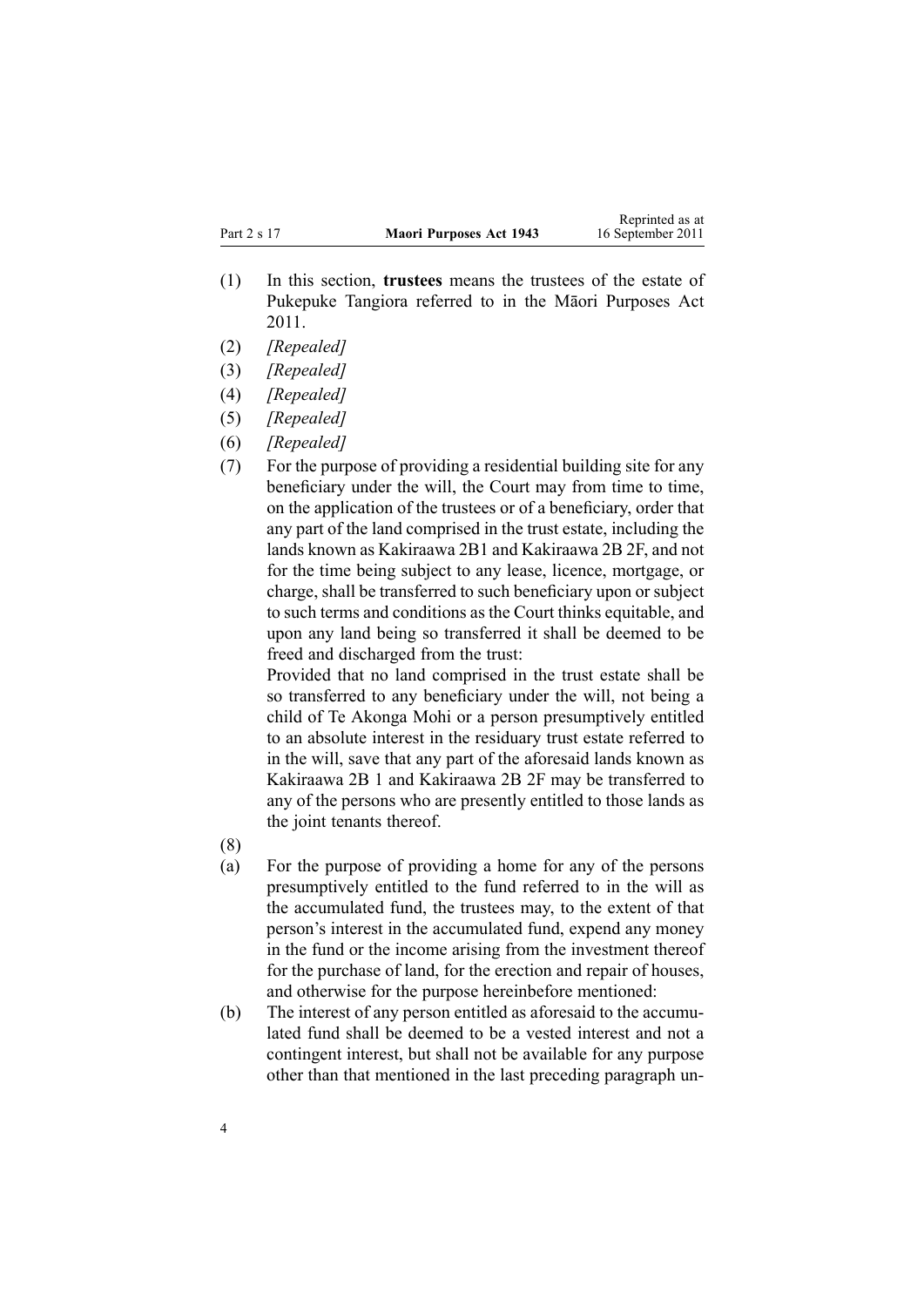less the Court otherwise orders, and the person owning that interest shall not be capable of making any assignment, charge, or any other disposition whatsoever of that interest otherwise than in favour of the Crown.

- (9) Out of the income of the estate the Court may from time to time appoint to the widow of Te Akonga Mohi for life or during her widowhood such an annual sum as the Court thinks necessary for her proper maintenance and support.
- (10) In respec<sup>t</sup> of the annuity payable to any of the life tenants of the residuary trust estate under the will or to the widow of Te Akonga Mohi, the trustees shall, notwithstanding anything contained in any Act or any rule of law, pay to the annuitant such <sup>a</sup> sum as will, as nearly as may be, produce, after the deduction therefrom of any tax or other charge thereon, <sup>a</sup> sum equal to the full amount of the annuity.
- (11) Notwithstanding anything contained in the principal Act, or in any other Act, or in the will, any beneficiary under the will may give in favour of the Crown an order on or an assignment of the whole or any par<sup>t</sup> of the annuity payable to him.
- (12) The trustees may lease any lands comprised in the trust estate, whether to the beneficiaries under the will or to any other persons, for such terms and subject to such conditions as they think fit, but so that the term of any such lease (including any term or terms of renewal to which the lessee may be entitled) shall not be greater than 21 years; and the trustees may, upon or subject to such conditions as they think fit, permit any of the beneficiaries to occupy any par<sup>t</sup> or parts of lands aforesaid and carry on any agricultural, pastoral, or other business thereon.
- (13) To the extent that the provisions of this section are repugnan<sup>t</sup> to the provisions of the will, the provisions of this section shall prevail over and supersede the provisions of the will, but otherwise the powers and authorities conferred by this section are in addition to the powers and authorities conferred by the will. Section 17(1): substituted, on 16 September 2011, by [section](http://www.legislation.govt.nz/pdflink.aspx?id=DLM3335277) 7(2) of the Māori Purposes Act 2011 (2011 No 73).

Section 17(2): repealed, on 16 September 2011, by [section](http://www.legislation.govt.nz/pdflink.aspx?id=DLM3335277) 7(2) of the Māori Purposes Act 2011 (2011 No 73).

Section 17(3): repealed, on 16 September 2011, by [section](http://www.legislation.govt.nz/pdflink.aspx?id=DLM3335277) 7(2) of the Māori Purposes Act 2011 (2011 No 73).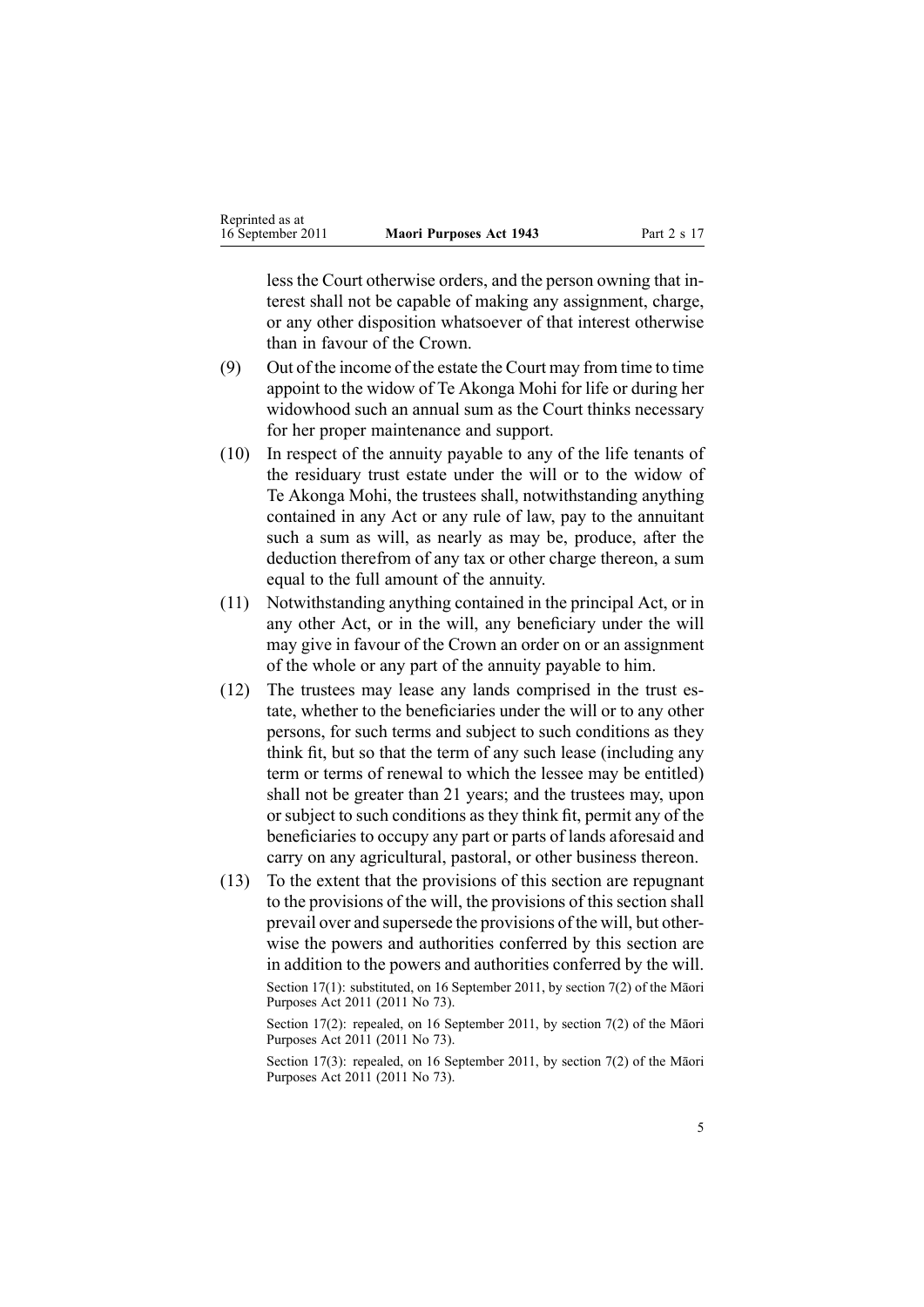<span id="page-5-0"></span>Section 17(4): repealed, on 16 September 2011, by [section](http://www.legislation.govt.nz/pdflink.aspx?id=DLM3335277) 7(2) of the Māori Purposes Act 2011 (2011 No 73).

Section 17(5): repealed, on 16 September 2011, by [section](http://www.legislation.govt.nz/pdflink.aspx?id=DLM3335277) 7(2) of the Māori Purposes Act 2011 (2011 No 73).

Section 17(6): repealed, on 16 September 2011, by [section](http://www.legislation.govt.nz/pdflink.aspx?id=DLM3335277) 7(2) of the Māori Purposes Act 2011 (2011 No 73).

18

Section 18 was repealed by section 473(1) Maori Affairs Act 1953.

#### 19

Section 19 was repealed by section [6\(1\)](http://www.legislation.govt.nz/pdflink.aspx?id=DLM294765) Maori Purposes Act 1956.

# **Schedule**

*[Repealed]* The Schedule was repealed by section [6\(1\)](http://www.legislation.govt.nz/pdflink.aspx?id=DLM294765) Maori Purposes Act 1956. *[Repealed]*